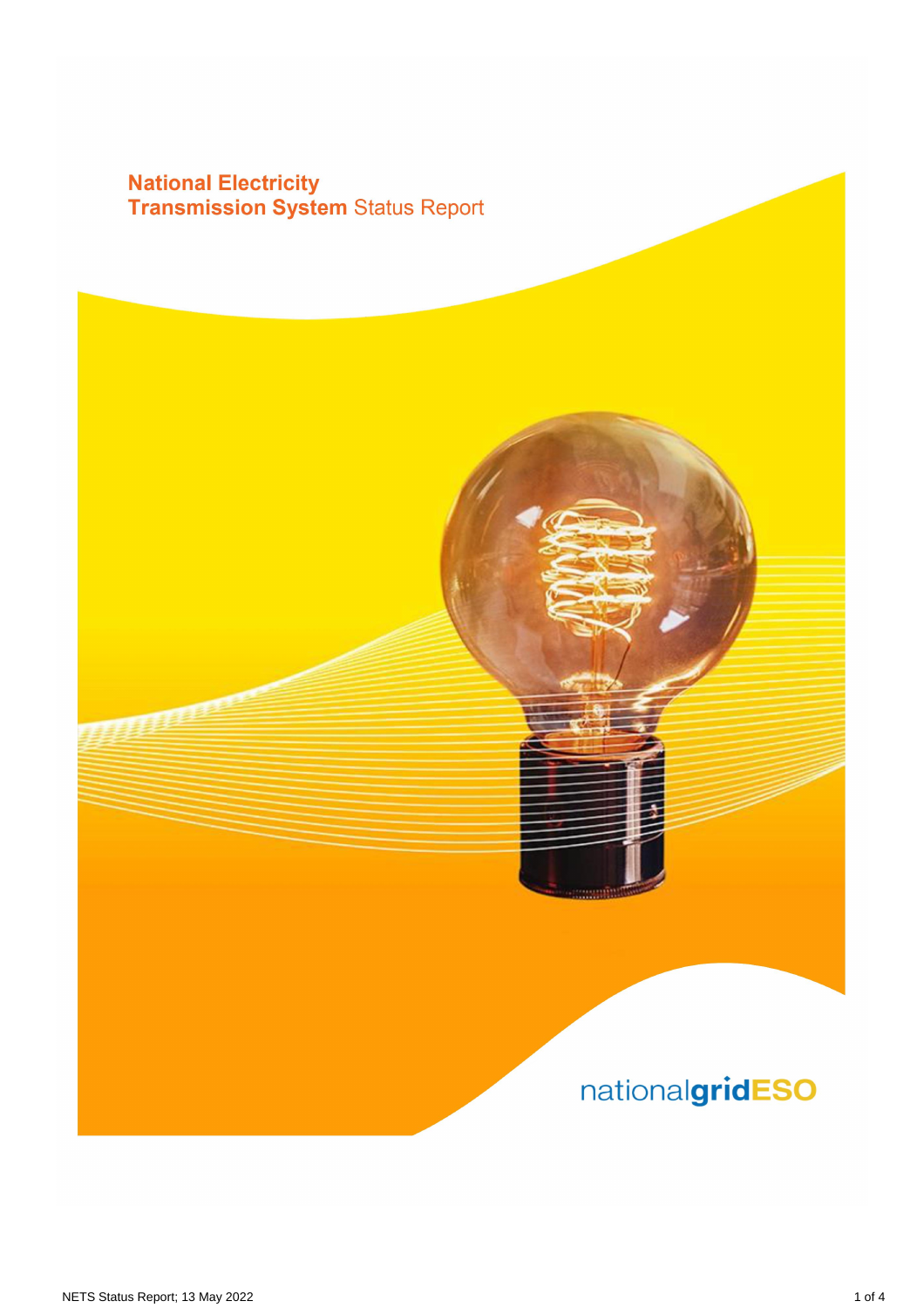## **National Electricity Transmission System Status Report Friday 13 May 2022**

| Today's High Level Risk Status Forecast for the next 24h |  |                |  |
|----------------------------------------------------------|--|----------------|--|
| <b>General Status</b>                                    |  | Voltage        |  |
| Demand                                                   |  | System Inertia |  |
| <b>System Margins</b>                                    |  | Weather        |  |
| Generation                                               |  | Transmission   |  |
| <b>Active Constraints</b>                                |  |                |  |
| <b>System Warning</b>                                    |  |                |  |

| <b>Today's Minimum De-Rated Margin</b> | 12980.597 (SP 45) |         |
|----------------------------------------|-------------------|---------|
| <b>Current BMU Largest Loss Risk</b>   | Generation        | 1500 MW |
|                                        | Demand            | 1150 MW |

## **Balancing Costs**

Last 24 hours' BM spend Total: £6500k £250 £200 £150 £100 £50 £0 £-50  $0 \t 1 \t 2 \t 3 \t 4$ 5  $_{\rm 6}$ 8 9 10 11 12 13 14 15 16 17 18 19 20 21 22 23 24 25 26 27 28 29 30 31 32 33 34 35 36 37 38 39 40 41 42 43 44 45 46  $\overline{7}$ 

| <b>Yesterday's Market Summary</b> |                    |  |
|-----------------------------------|--------------------|--|
| <b>Cash Out Price (Max)</b>       | £145.00 (SP 16)    |  |
| <b>Cash Out Price (Min)</b>       | £27.50 (SP 24, 39) |  |
| <b>Peak Demand Yesterday</b>      | 34.215 MW          |  |
| <b>Minimum Demand</b>             | 18.990 MW          |  |

**Interconnector**

| <b>Net Transfer Capacity (MWs)</b> |        |        |                               |
|------------------------------------|--------|--------|-------------------------------|
| Today                              | Import | Export | <b>Remarks</b>                |
| Netherlands (BritNed)              | 1016   | 1016   | <b>Fully Available</b>        |
| France (IFA2)                      | 1014   | 1014   | <b>Fully Available</b>        |
| <b>Belgium (Nemo)</b>              | 1020   | 1020   | <b>Fully Available</b>        |
| <b>Ireland (EWIC)</b>              | 500    | 1500   | <b>Fully Available</b>        |
| Northern Ireland (MOYLE)           | 500    | 1500   | <b>Fully Available</b>        |
| <b>NSL</b>                         | 10     | IО     | short term outage until 16.00 |
| <b>ElecLink</b>                    |        | 10     | Not yet commissioned          |
| <b>France IFA</b>                  | 1000   | 1000   | Partially Available           |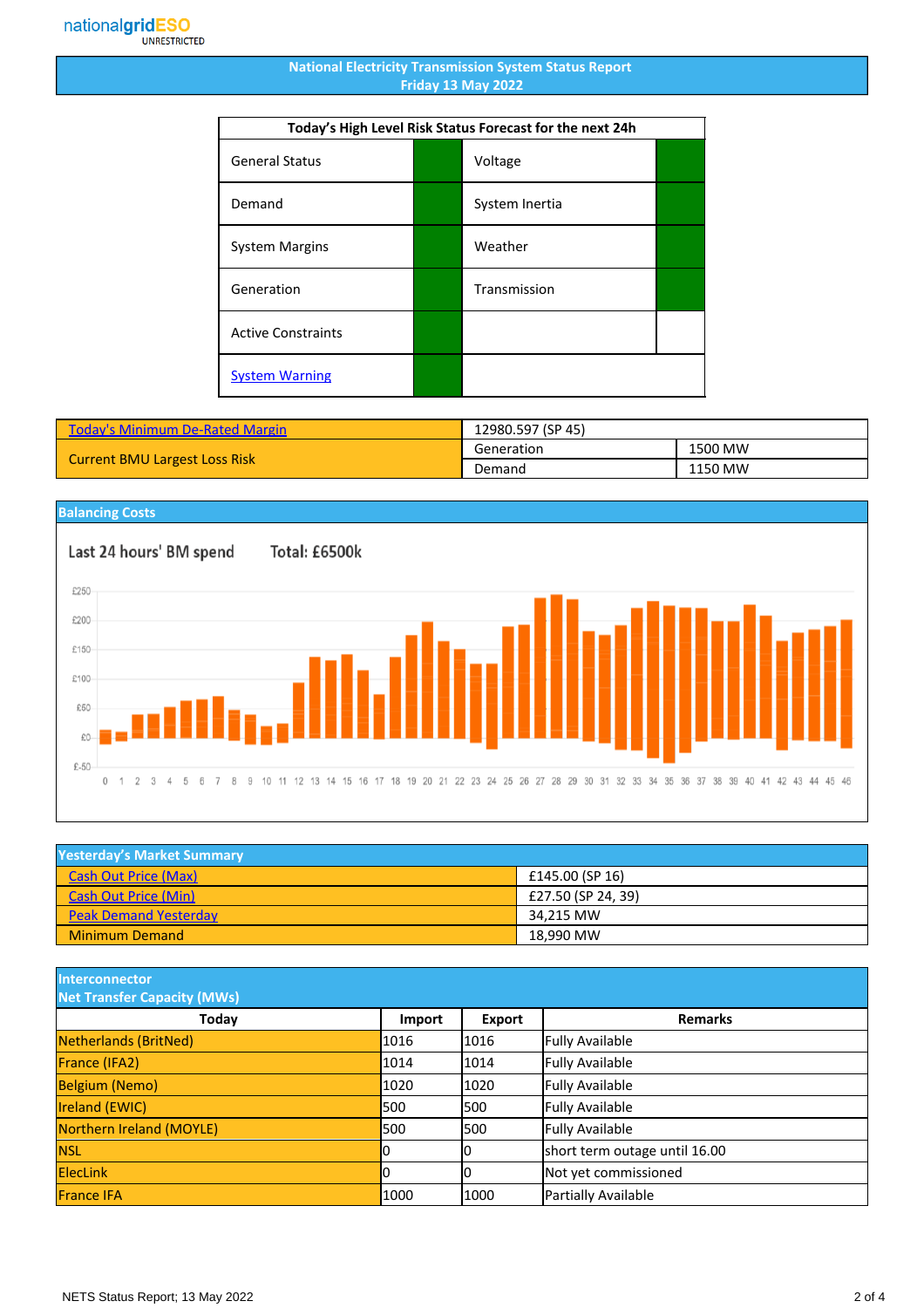

| <b>Weather</b>                                                                                       | Source,                                                                                                              | <b>Commentary</b>                                                                                                                                                                                                                                                                                                                                                                                            |
|------------------------------------------------------------------------------------------------------|----------------------------------------------------------------------------------------------------------------------|--------------------------------------------------------------------------------------------------------------------------------------------------------------------------------------------------------------------------------------------------------------------------------------------------------------------------------------------------------------------------------------------------------------|
| <b>Latest forecast (Summary)</b>                                                                     | <b>Met Office</b><br><b>SEPA</b><br><b>Natural</b><br><b>Resources</b><br><b>Wales</b>                               | Today:<br>Often cloudy in the north with some outbreaks of rain across northern and western<br>Scotland. Dry elsewhere with plenty of warm sunshine in the south. Windy for<br>many, especially in the north.<br>Tonight:<br>Light rain becoming confined to the far north of Scotland. Clear skies and light<br>winds allowing it to turn chilly elsewhere, perhaps with a few fog patches in the<br>south. |
| <b>General Weather Concerns</b><br>e.g. wind, rain, snow,<br>flooding, GB Weather<br><b>Warnings</b> | <b>Met Office</b><br>Weather<br><b>Warnings</b><br><b>SEPA</b><br><b>Natural</b><br><b>Resources</b><br><b>Wales</b> | <b>UK Weather Warnings</b><br>No weather warnings are in force for the UK.<br><b>Flood Warnings</b><br>No flood warnings are currently in force for England.<br>No flood warnings are currently in force for Scotland.<br>No flood warnings are currently in force for Wales.                                                                                                                                |

 *Contains public sector information licensed under the Open Government Licence v1.0*